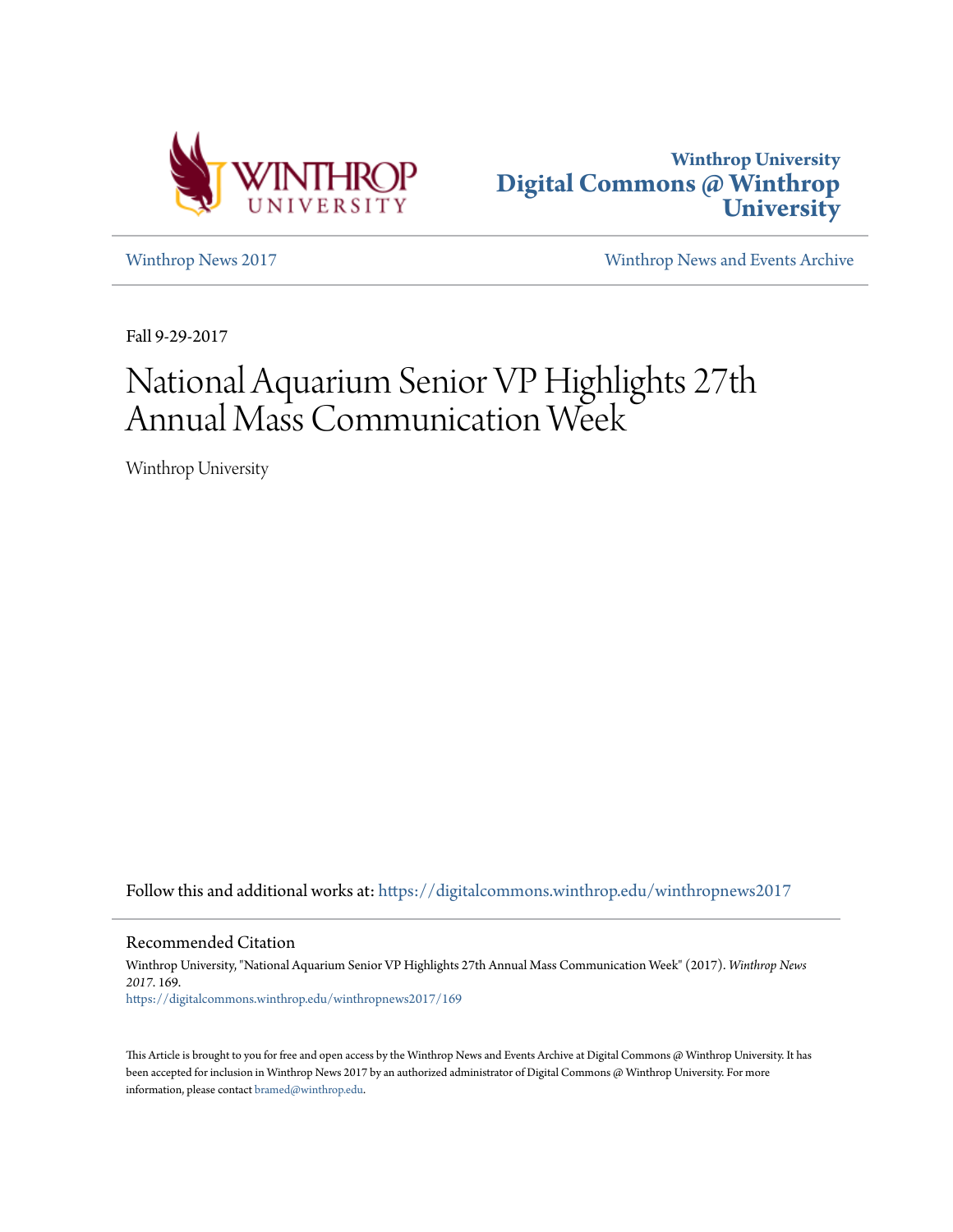EMAIL WINGSPAN BLACKBOARD MAP SITE PEOPLE SALL BE SITE PEOPLE

**/INTHROP** UNIVERSITY **ABOUT ADMISSIONS & AID ACADEMICS STUDENT**

09/29/2017

**AFFAIRS ATHLETICS GIVING**

**O** SHARE 上帝身上

All News

Archives

RSS News Feeds

Winthrop in the News

**National Aquarium Senior VP Highlights 27th Annual Mass Communication Week**

## **Quick Facts**

Scott Melton '05, senior vice president and chief philanthropy officer for the National Aquarium in Baltimore, will headline the special event. Events are open to the public and campus community.



ROCK HILL, SOUTH CAROLINA – Chief philanthropy officers, political columnists, ESPN marketing directors and more will descend upon Winthrop University Oct. 2-4 for the **27th Annual Mass Communication Week**.

**Scott Melton '05**, senior vice president and chief philanthropy officer for the National Aquarium in Baltimore, will headline the special event. He will speak on several occasions on Monday, Oct. 2:

\*9:30 a.m., Whitton Auditorium (Carroll Hall) \*11 a.m., Johnson Studio Theatre \*4 p.m. reception, Johnson Hall Lobby

In his role, Melton is responsible for all philanthropic functions for the aquarium, including capital and annual operating fundraising, and helps set long-term strategies for the aquarium's operations and future. He previously worked as senior director of individual giving for the NAACP, where he helped the organization more than triple the size of its donor base. He graduated from Winthrop with a Bachelor of Science in integrated marketing communication (IMC).

"Mass Communication Week acts as a bridge between the professions and academia with a focus on student development," said Padmini Patwardhan, professor of marketing and the coordinator for the IMC program.

Other speakers and events include:

\*Tuesday, Oct. 3, 9:30 a.m., Johnson Studio Theatre: Attendees will hear about media relations from Winthrop faculty and staff: Professor of History Eddie Lee' 83; Jeff Perez, vice president for university relations; Professor of Music Ron Parks; Gretchen